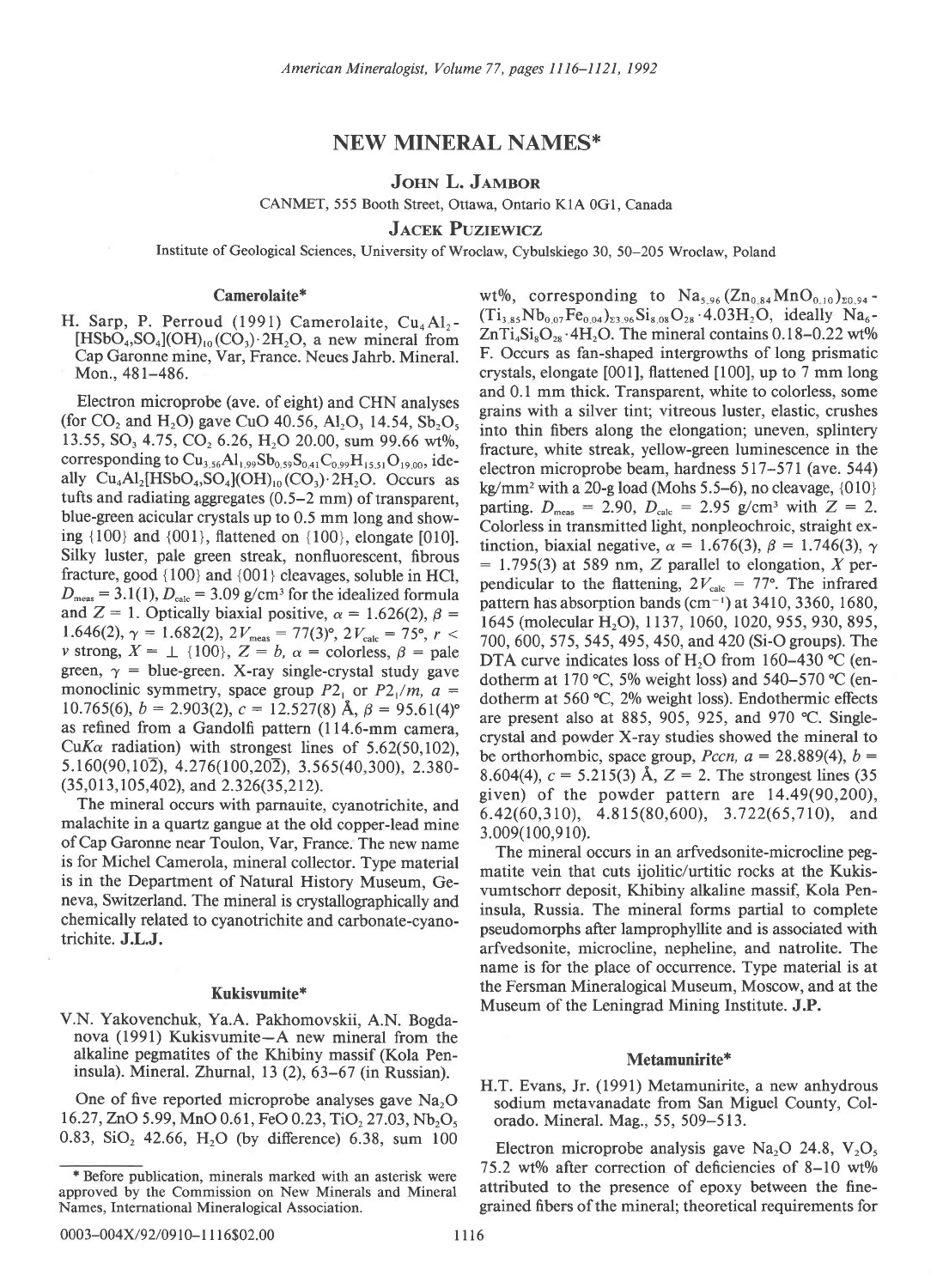NaVO<sub>3</sub> are Na<sub>2</sub>O 25.4, V<sub>2</sub>O<sub>3</sub> 75.2 wt%. The mineral occurs as clusters of radiating, colorless, extremely soft, friable needles to 0.2 mm long, with {l0l} dominant. Perfect  $\{101\}$  and  $\{001\}$  cleavages, readily soluble in  $H_2O$ ,  $D_{\text{calc}}$  = 2.926 g/cm<sup>3</sup> with Z = 4. Optically birefringent, positive elongation, parallel extinction,  $n = 1.78$  normal to the fiber direction; synthetic material has  $\alpha = 1.780$ ,  $\beta$  $= 1.800(2), \gamma \gg 1.800$ , optically positive,  $2V = 30-40^{\circ}$ ,  $X = a$ ,  $Y = c$ ,  $Z = b$ . Partial X-ray single-crystal data for natural fibers and a structural study of synthetic material gave orthorhombic symmetry, space group *Pnma*,  $a =$ 14.134(7),  $b = 3.648(2)$ ,  $c = 5.357(2)$  Å. The X-ray powder pattern (Cr radiation) is in good agreement with that of synthetic  $\beta$ -NaVO<sub>3</sub> (PDF 32–1198), which has strongest lines of 5.01(100,101), 3.532(25,400), 3.248(18,102), 3.019(13,011), and 2.954(35,111).

The mineral occurs in cavities in sandstone at the Burro mine and the nearby Deremo-Snyder mine, San Miguel County, Colorado. The new name alludes to the relationship to munirite,  $NaVO_3.2H_2O$ , from which metamunirite probably forms by dehydration. Type material is in the Smithsonian Institution, Washington, DC. J.L.J.

### Romanite

M. Dragila (1990) Mineralogical observations of a new mineral in the davidite group. Revisita Minelor, 4l (8), 414-418 (in Romanian).

The mineral was studied by chemical analyses and electron microprobe, which showed Ti and Fe to be predominant (values not given) and PbO 4.90-6.73, REE 0-  $1, V, O, 0.35$  wt%. The X-ray powder pattern of material heated to 970 °C in air gave strongest lines of  $3.35(50)$ ,  $2.84(90)$ ,  $2.47(60-70)$ ,  $2.24(60-70)$ ,  $1.79(70-80)$ ,  $1.69(80-$ 90), 1.59(80-90), 1.44(90), and l.l2(70) (no line with an intensity of 100 reported). Occurs mainly as small grains and as tabular crystals or thin tablets with {001} dominant (length to 15 mm and thickness to 3 mm). Dark gray to black color, conchoidal to irregular fracture, vitreous to pitchlike or semimetallic luster, brittle,  $H = 6.5-$ 7, S.G. 4.07-4.46, opaque, optically isotropic, metamict. DTA showed an exothermal peak at 670 °C and no other effects to 1000 °C.

The mineral occurs with ilmenite, magnetite, pyrite, and rutile as nodules or pockets in chlorite streaks and in quartz veinlets in metabasalts and metatuffs. The new name refers to the locality (Rumania), which is not specified further. The mineral is assigned to the davidite group and given the formula  $(Fe^{2+}, U, Pb)_{2}$  (Ti,Fe<sup>3+</sup>)O<sub>12</sub>.

Discussion. Insufficient data to establish the formula, species, or new name, the last not submitted to the CNMMN prior to publication. J.L.J.

# Toyohaite\*

J. Yajima, E. Ohta, Y. Kanazawa (1991) Toyohaite,  $Ag_2FeSn_3S_8$ , a new mineral. Mineral. Jour. (Japan), 15, 222-232.

The most Ag rich of five electron microprobe analyses gave Ag 24.39, Cu 0.14, Fe 6.28, Zn 0.37, Cd 0.22, Sn 41.24, In 0.05, S 28.16, sum 100.86 wt%, corresponding to  $(Ag_{1,95}Cu_{0,02})_{\Sigma1,97}$  (Fe<sub>0.97</sub>Zn<sub>0.05</sub>Cd<sub>0.02</sub>)<sub> $_{21,94}$ </sub>Sn<sub>2,99</sub>S<sub>7.57</sub>, ideally  $Ag<sub>2</sub>FeSn<sub>3</sub>S<sub>8</sub>$ . Additional analyses and those previously reported (unnamed mineral of Johan and Picot from the Pirquitas deposit, Argentina; abstr. Am. Mineral., 68, p. 1249. 1983) indicate solid solution with rhodostannite,  $Cu_2FeSn_3S_8$ . Occurs as aggregates up to 200  $\mu$ m across, in which individual grains are  $1-30 \mu m$ . Polishing hardness similar to that of hocartite. Brownish gray in reflected light, slightly more brownish than rhodostannite and hocartite; weakly dichroic, distinct to strong anisotropism with greenish gray to reddish brown polarization colors, checkered twinning. Reflectance percentages (SiC standard), determined in air for a polycrystalline aggregate, are 480 23.5-24.3, 546 24.1-26.1, 589 24.7-26.4, 650 26.5-28.3. The X-ray powder pattern corresponds to that of rhodostannite, suggesting tetragonal symmetry, space group  $I4_1/a$ . Strongest lines of a diffractometer pattern (Cr radiation) are 3.72(35,200), 3.21(100,103,211), 2.64(30,220), 2.03(35,303,321), 1.882(35,224), and 1.856 Å (30,400), from which  $a = 7.464(3)$ ,  $c = 10.80(2)$ , and  $D_{\text{calc}} = 4.94$  g/cm<sup>3</sup> for the ideal formula with  $Z = 2$ .

The new name is after the Toyoha mine, Sapporo, Hokkaido, Japan, which consists of more than 50 veins and has been the most productive supplier of silver, lead, and zinc in Japan. Toyohaite occurs in massive pyritesphalerite ore in a vein that cuts Miocene basalt. Intimate associates include rhodostannite, hocartite, teallite, herzenbergite, and berndtite. Type material is in the Geological Museum of the Geological Survey of Japan, Hokkaido Branch, Sapporo. J.L.J.

# $(Cu,Fe)(Re,Mo)_{4}S_{8}$

M. Tarkian, R.M. Housley, A. Volborth, O. Greis, G.H. Moh (1991) Unnamed Re-Mo-Cu sulfide from the Stillwater complex, and crystal chemistry of its synthetic equivalent spinel type  $(Cu, Fe)(Re, Mo)<sub>4</sub>S<sub>8</sub>$ . Eur. Jour. Mineral., 3, 977–982.

The mineral occurs as inclusions up to  $10 \times 10 \mu m$  in pyrrhotite and pentlandite in pyroxenite about 200 m below the J-M Reef of the Stillwater Complex, Montana. Electron microprobe analysis gave Cu 5.81, Fe 1.20, Ni 0.23, Re 54.47, Mo 11.97, S 27.53, sum 101.21 wt%, corresponding to  $(Cu_{0.84}Fe_{0.20}Ni_{0.04})_{21.08}(Re_{2.72}Mo_{1.16})_{23.88}$ - $S_{8.00}$ , simplified as  $(Cu,Fe)(Re,Mo)_4S_8$ . In reflected light, isotropic, light gray and slightly darker than pyrrhotite; polishing hardness distinctly higher than those of pyrrhotite and pentlandite;  $VHN_{25} = 724-812$  kg/mm<sup>2</sup> (synthetic material). Reflectance values (SiC standard) given in 20-nm steps for natural and synthetic material are, respectively, 470 nm 36.2, 36.1, 546 nm 36.2, 37.3, 589 nm 36.6. 37 .2, 650 nm 37.5, 37 .6. X-tay data could not be obtained for the mineral; synthetic material of analogous composition is cubic, space group  $F43m$ ,  $a =$ 9.5408(1) Å,  $D_{\text{calc}} = 7.34$  g/cm<sup>3</sup> with Z = 4. Strongest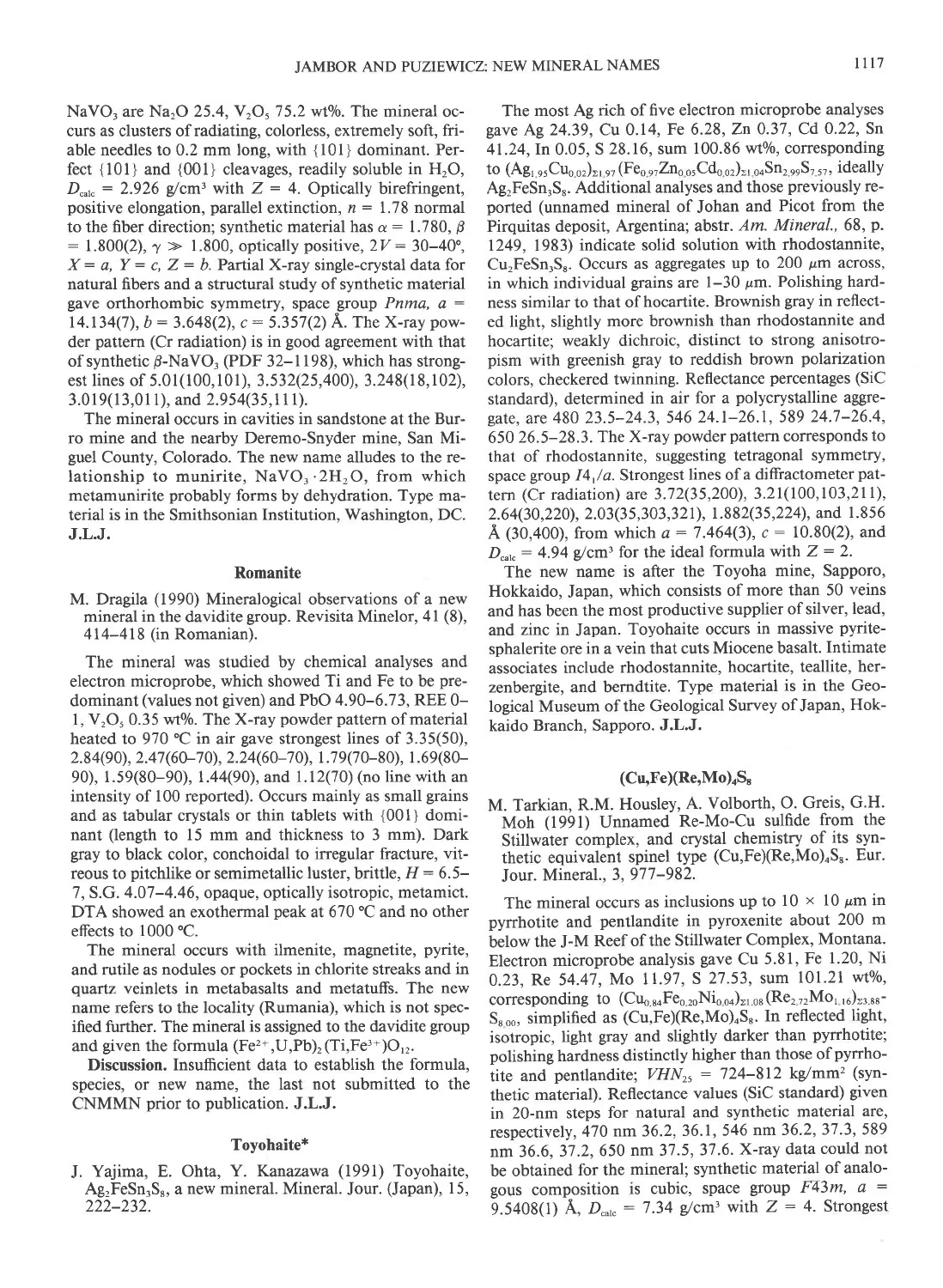lines of the powder pattern (Guinier camera,  $CuK\alpha_1$ radiation) are 5.508(100,1Il), 2.8765(70,311), 2.3849(52,400), 2.1885(34,331), 1.9474(35,422), and 1.8356(60,511,333). The authors report that their submission to the CNMMN was not approved because of the absence of X-ray data for natural material. J.L.J.

## Tl-Cu-Fe sulfide

A. Genkin, S.Th. Schmidt (1991) Preliminary data for a new thallium mineral from the lead-zinc ore deposit, Agucha, India. In G.H. Moh et al., Thallium and gold: Observations and experimental contributions to mineralogy, geochemistry and crystal chemistry. Neues Jahrb. Mineral. Abh., 163, 197–270.

An electron microprobe analysis of a  $30$ - $\mu$ m grain gave T1 32.260, Ag 4.765, Cu 15.619, Fe 22.658, S 24.212, Cl  $1.277$ , sum  $100.79$  wt%. The analyses (five, for two grains) indicate a composition  $(Cu_{0.60}Ag_{0.06}Tl_{0.39})_{z1.05}Fe_{1.01}$ - $(S_{1,91}Cl_{0.09})_{\text{z2.00}}$ , ideally (Cu,Tl,Ag)FeS<sub>2</sub>. In reflected light, brown with a reddish tint, isotropic; reflectance percentages (given in 20-nm steps) are 400 23.3; 440 24.9; 480 26.8;520 28.8; 560 30.8; 600 31.9;640 31.8; 680 30.8; 7 20 29 .2; 7 60 27 .6. The mineral occurs as inclusions up to 30  $\mu$ m in galena and along the boundary of pyrrhotite in the disseminated ores of the Agucha Pb-Zn deposit, Rajasthan, India. J.L.J.

#### Ca-Ba-Ce fluorcarbonate

Jinchuan Shen, Jinxiao Mi (1991) Crystal structure of  $(Ca<sub>0.5</sub>\square<sub>0.5</sub>)BaCe<sub>2</sub>(CO<sub>3</sub>)<sub>4</sub>F. Acta Petrolog. Mineral., 10 (3),$ 246-251 (in Chinese, English abstract).

X-ray crystal-structure determination ( $R = 0.05$ ) of a REE fluorcarbonate mineral from the Bayan Obo deposits, Inner Mongolia, gave hexagonal symmetry, space group  $\overline{P62c}$ ,  $a = 5.10$ ,  $c = 23.02$  Å,  $Z = 2$ . The structural formula is  $(Ca_{0.5}\square_{0.5})BaCe_{2}(CO_{3})_4F$ , similar to that of baiyuneboit-(Ce) except that Na is replaced by Ca and charge balance is maintained by only half of the sites being occupied. There are also similarities to the structure of huanghoite,  $BaCe(CO<sub>3</sub>)<sub>2</sub>F$ , which is trigonal.

Discussion. Seems to be distinct in composition from baiyuneboite-(Ce), which is NaBaCe,  $(CO<sub>3</sub>)<sub>4</sub>F$ , but the structural relationship with baiyuneboite and cordylite needs clarification (see the Discussion in Am. Mineral., 75, p.240, 1990). J.L.J.

# Unnamed  $(Mn,Fe)_7Si_2$  and  $(Mn,Fe)_5Si_3$

V.I. Tatarintsev, S.N. Tsymbal, S.M. Sandomirskaya, L.N. Egorova, A.N. Vashtchenko, A.p. Khnyazkov (1990) Iron-bearing manganese silicides from the priazovye (USSR). Mineral. Zhurnal, 12 (6), 35-43 (in Russian).

Inclusions of unaltered glass in a volcanic breccia occurring in the basin of the Volnovakha River, eastern Azov area. Ukraine. contain two minerals associated with graphite, khamrabaevite, moissanite, and alabandite. The two minerals are rounded, ellipsoidal or polygonal grains up to 0.4 mm. Steel gray color, metallic luster, black tarnish, locally mutually intergrown. In reflected light, anisotropic, nonpleochroic, no bireflectance, no color effects.

Mineral 1. Microprobe analysis (three given) gave Fe 8.65, Mn 78.50, Si 12.66, sum 99.81 wt%, corresponding to  $(Mn_{6,34}Fe_{0,68})_{\Sigma7,02}Si_{2,00}$ . Pale yellow in reflected light. Reflectance percentages for  $R_1$  and  $R_2$ : 440 47.9, 46.6; 460 48.9, 47 .l;480 49.8, 48.0; 500 51.0, 48.4; 520 52.1, 49.0; 540 52.9,49.9;560 53.9,50.7;580 54.6, 51.4; 600 55.5, 52.2; 620 55.9, 52.7; 640 56.5,53.3; 660 57.1, 54.0; 680 57.9, 54.8; 700 58.9, 55.6. Microhardness 1030-1100 kg/  $mm<sup>2</sup>$  (50-g load). X-ray powder study showed the mineral to be trigonal, space group  $R\overline{3}$ ,  $a = 10.815(5)$ ,  $c =$ 19.820(2) Å,  $Z = 17$ ,  $D_{\text{calc}} = 6.4$  g/cm<sup>3</sup>. The strongest lines (24 given) are 2.213(70), 2.110(100), 2.052(80), 2.01 l(80), and 1.960(60).

Mineral 2. Microprobe analysis (two given) gave Fe 6.49, Mn 70.60, Si 23.31, Ti 0.18, sum 100.58 wt%, corresponding to  $(Mn_{4.62}Fe_{0.42})_{25.04} (Si_{2.99}Ti_{0.01})_{23.00}$ . In reflected light, yellowish pale gray. Reflectance percentages for R<sub>1</sub> and R<sub>2</sub>: 440 41.0, 39.4; 460 41.7, 39.7; 480 42.1, 40.4; 500 42.8, 40.9; 520 43.3, 41.7; 540 44.0,42.4; 560 44.9, 43.3; 580 45.6, 44.0; 600 46.6, 44.9; 620 46.5, 45.4; 640 47.1, 46.3; 660 48.1, 46.8; 680 48.5, 47.5; 700 49.3, 48.6. Microhardness 820-900 kg/mm<sup>2</sup> (20-g load). X-ray powder study showed the mineral to be hexagonal, space group  $P6<sub>3</sub>/mcm, a = 6.888(4), c = 4.802(3)$  Å,  $Z = 2, D<sub>calc</sub>$ 5.3 g/cm<sup>3</sup>. The strongest lines (25 given) are  $2.240(80,210)$ , 2.114(70, not indexed), 2.038(100,211), 1.971(90,112), and 1.302(60,410). J.P.

# Unnamed  $[N(CH_3)_4][Si_2(Si_{0.5}Al_{0.5})O_6]_2$

E.V. Sokolova, V.B. Rybakov, L.A. Pautov (1991) Crystal structure of a new natural tetramethylammonium aluminosilicate  $[N(CH_3)_4][Si_2(Si_0, Al_0,0)_2]$ . Doklady Akad. Nauk SSSR, 317 (4), 884-887 (in Russian).

Microprobe analysis of a transparent, pale yellowish mineral from metamorphic rocks of the northern Urals, Russia, gave  $SiO<sub>2</sub> 66.7$ ,  $Al<sub>2</sub>O<sub>3</sub> 12.2$  wt%. On heating, the mineral becomes pitch-black and gives ammonia and urotropine odors. Insoluble in acids. No absorption bands characteristic of NH, are present in the infrared pattern. The presence of  $[N(CH_3)_4]^+$  groups is inferred on the basis of an X-ray crystal-structure refinement that gave orthorhombic symmetry, space group  $I222$ ,  $a = 8.984(3)$ ,  $b =$ 8.937(2),  $c = 8.927(2)$  Å,  $D_{\text{meas}} = 2.02(1)$ ,  $D_{\text{calc}} = 2.01$  $g/cm^3$  with  $Z=2$ . J.P.

#### Unnamed hydrous zirconium silicate

I.Ya. Nekrasov, V.S. Korzhinskaya (1991) A new genetic type of tungsten-zirconium mineralization. Mineral. Zhurnal, 13 (1), 7-17 (in Russian).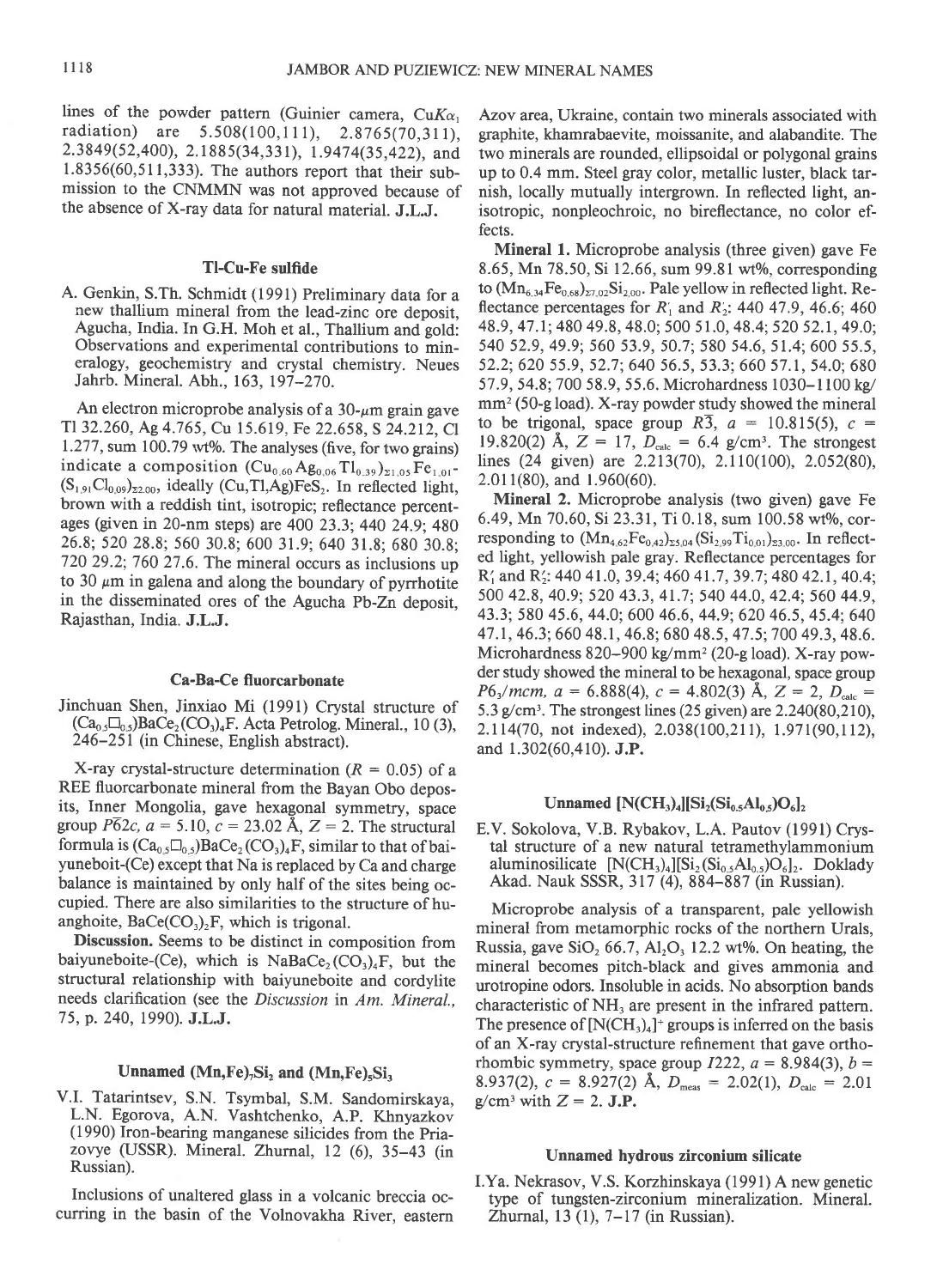One of eight microprobe analyses of a mica-like zirconium silicate occurring at the Ingili ore deposit in the northern part of the Khabarovsk District, Siberia, Russia, gave Zr 55.48, Si 21.48, Hf 1.03, Ca 2.66, Ti 0.10, Fe  $2.76$  H<sub>2</sub>O (calc.) 16.36, sum 99.88 wt%, corresponding to  $Ca_{0.52}Fe_{0.38}Ti_{0.01}Zr_{4.95}Hf_{0.05}Si_{3.88}O_{19}\cdot 10H_2O$ . The general formula is  $(Ca,Fe)_{0.8-1.0} (Zr,Hf)_{5}Si_4O_{19} \cdot 8-10H_2O$ . J.P.

# New Data

#### Alushtite

P.M. Kartashov (1989) On the Li-bearing alushtite from Crimea and its position in the tosudite group. Novye Dannye Mineral., 36,67-83 (in Russian).

Alushtite occurring in fissures in Crimean sandstones has the composition  $SiO<sub>2</sub>$  40.48, TiO<sub>2</sub> 0.22, Al<sub>2</sub>O<sub>3</sub> 33.04, Fe<sub>2</sub>O<sub>3</sub> 1.06, FeO 2.74, MnO 0.015, MgO 2.84, CaO 1.09, SrO 0.007, BaO 0.01, Li<sub>2</sub>O 0.64, Na<sub>2</sub>O 0.07, K<sub>2</sub>O 0.18, H<sub>2</sub>O<sup>-</sup> 6.92, H<sub>2</sub>O<sup>+</sup> 10.28, sum 99.592 wt%, corresponding to  $(Ca_{0.20}Mg_{0.04}K_{0.04}Na_{0.02})_{z0.30}(Al_{5.26}Mg_{0.67}$  $Li_{0.43}Fe_{0.38}^{2+}Fe_{0.13}^{3+}C_{26.87} [Si_{6.76}Al_{1.24}O_{20}](OH)_{10}.3H_2O.$  X-ray patterns of dry, oriented samples show strongest peaks (11 given) at  $28.6 \pm 0.04$  (100),  $14.5 \pm 0.02$  (58), and 4.82 (21) A. The DTA curve has endotherms at 160, 240, and 570 °C and an exotherm at 890 °C. Weight losses are 5.1% from 60-180 °C, 1.4% from 180-240 °C, and 8.4% from 400-700 "C. The infrared spectrum has absorption bands at 3640, 3500, 3445, 3330, 1640, 1038, 1005, 940, 718, 528, and 468 cm $^{-1}$ . The mineral is a mixed-layer di-trioctahedral chlorite-beidellite.

Discussion. The author suggests the name alushtite for the di-trioctahedral Mg-Li members of the mixed-layer dioctahedral chlorite-smectite group (alushtite group). The dioctahedral chlorite-smectite minerals have the generally accepted name tosudite, and the new proposal based on a name known generally only in the Russian literature leads to unnecessary confusion. J.P.

#### Ankangite

Nicheng Shi, Zhesheng Ma, Wei Liu (1991) Crystal structure determination of ankangite with one-dimensional incommensurate modulation. Acta Petrolog. Mineral., l0 (8),233-245 (in Chinese, English abstract).

X-ray crystal-structure determination ( $R = 0.039$ ) of ankangite, ideally  $Ba(Ti,V)_{8}O_{16}$ , gave tetragonal symmetry, space group  $I4/m$ ,  $a = 10.139(4)$ ,  $c = 2.961(2)$  Å, Z  $= 1$ . The mineral has a supercell 14 times as large as the subcell, space group  $P4/m$ ,  $a = 10.126(4)$ ,  $c = 41.41(2)$ Å. **J.L.J.** 

# Armenite

T. Armbruster (1991) Superstructures, (Si,Al) and  $H_2O$ ordering in armenite:  $BaCa<sub>2</sub>Al<sub>6</sub>Si<sub>9</sub>O<sub>30</sub>·2H<sub>2</sub>O$ . Schweiz. Mineral. Petrogr. Mitt., 71, 301-304.

Single-crystal X-ray study of armenite from Rémigny, Quebec, Canada, indicated orthorhombic symmetry, space group Pnna,  $a = 13.874(2)$ ,  $b = 18.66(2)$ ,  $c = 10.697(1)$ Å. A Guinier pattern with Fe $K\alpha_1$  radiation showed previously undetected splitting of several reflections; strongest lines of the pattern are 6.927(100,200), 4.255(50,231), 3.8633(66,222), 2.9148(61,431), and 2.7782(49,422). The mineral is optically biaxial,  $2V_r = 59.9(6)$ °. J.L.J.

# Clay minerals

R.T. Martin, S.W. Bailey, D.D. Eberl, D.S. Fanning, S. Guggenheim, H. Kodama, D.R. Pevear, J. Srod6n, F.J. Wicks (1991) Report of the Clay Minerals Society nomenclature committee: Revised classification of clay minerals. Clays Clay Minerals, 39 (3), 333-335.

Discussion. The classification is given in Tables 1 and 2. The latter, for non-planar hydrous phyllosilicates, is an addition to the previous classification system. J.L.J.

## Fluorapophyllite

T. Kato, Y. Miura (1991) The crystral structure of orthorhombic apophyllite. Yamaguchi Univ., College of Arts Bull., Natural Sci. Report, 25, 15-22.

X-ray crystal-structure study ( $R = 0.035$ ) of apophyllite that occurred in a druse in basalt at Christmas, Arizona, gave orthorhombic symmetry, space group *Pnnm*,  $a =$ 8.964(7),  $b=8.987(5)$ ,  $c=15.911(20)$  Å,  $Z=2$ . Chemical analysis (not reported) gave  $(K_{1,05}Na_{0,01})Ca_{4,24}Si_{8,15}$ - $O_{20}(F, OH) \cdot 8H_2O$ . The Si-O tetrahedra are slightly deformed by a shift in the positions of O atoms, thus lowering the symmetry from tetragonal to orthorhombic.

Discussion. The formula indicates that the mineral is the orthorhombic polymorph of fluorapophyllite and the potassium analogue of natroapophyllite. J.L.J.

### Phosphuranylite

F. Demartin, V. Diella, S. Donzelli, C.M. Gramaccioli, T. Pilati (1991) The importance of accurate crystal structure determination of uranium minerals. I. Phosphuranylite  $KCa(H_3O)$ ,  $(UO_2)$ ,  $(PO_4)$ <sub>4</sub> $O_4 \cdot 8H_2O$ . Acta Crystallogr., 847, 439-446.

X-ray structural study of samples from four localities gave orthorhombic symmetry, space group Cmcm,  $a =$  $15.778(3) - 15.899(2)$ ,  $b = 13.702(2) - 13.790(5)$ ,  $c =$ 17.253(3)-17.330(3) Å,  $D_{\text{calc}} = 4.575 - 4.631$  g/cm<sup>3</sup> with  $Z = 4$ ,  $R = 0.036$  (Capoterra, Sardinia),  $R = 0.048$  (Bois Noirs, France). Electron microprobe analyses of specimens from S. Leone di Capoterra (Sardinia), Bois Noirs (France), Peveragno, Piedmont (Italy), and, Zambia gave, respectively, UO<sub>3</sub> 79.3, 78.1, 77.8, 79.1; PbO 0.5, 0.2, 0.6, 1.4; BaO -,-, 0.1, 0.5; CaO 2.0, 2.1, 1.9, 2.5; K<sub>2</sub>O 2.2, 2.5, 2.8, 1.9; P,O, 10.9, 10.3, 10.4, 9.8; H,O (by difference from  $100 \text{ wt\%}$ ) 5.1, 6.8, 6.4, 4.8. The structural formula as given in the title requires UO, 76.58, CaO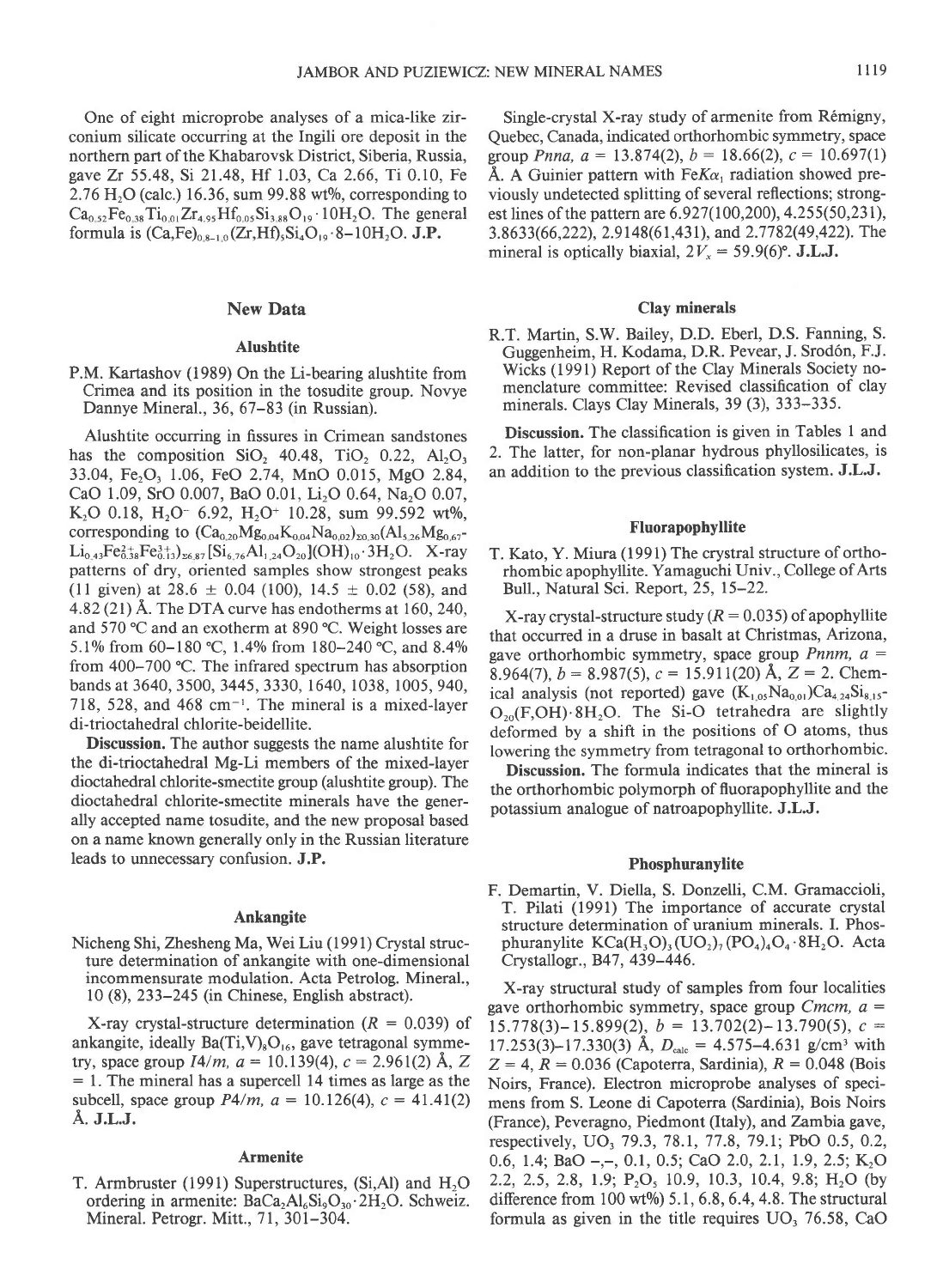| Layer<br>type                                 | Interlayer material*                                   | Group                | Octahedral<br>character                           | <b>Species</b>                                                                                                                                                  |  |  |  |  |
|-----------------------------------------------|--------------------------------------------------------|----------------------|---------------------------------------------------|-----------------------------------------------------------------------------------------------------------------------------------------------------------------|--|--|--|--|
| 1:1                                           | None or H <sub>2</sub> O only $(x \sim 0)$             | serpentine-kaolin    | trioctahedral<br>dioctahedral<br>di-trioctahedral | lizardite, berthierine, amesite, cronstedtite, nepouite, kel-<br>lyite, fraipontite, brindleyite<br>kaolinite, dickite, nacrite, halloysite (planar)<br>odinite |  |  |  |  |
| 2:1                                           | None $(x \sim 0)$                                      | talc-pyrophyllite    | trioctahedral<br>dioctahedral                     | talc, willemseite, kerolite, pimelite<br>pyrophyllite, ferripyrophyllite                                                                                        |  |  |  |  |
|                                               | Hydrated exchangeable cations<br>$(x \sim 0.2 - 0.6)$  | smectite             | trioctahedral<br>dioctahedral                     | saponite, hectorite, sauconite, stevensite, swinefordite<br>montmorillonite, beidellite, nontronite, volkonskoite                                               |  |  |  |  |
|                                               | Hydrated exchangeable cations<br>$(x \sim 0.6 - 0.9)$  | vermiculite          | trioctahedral<br>dioctahedral                     | trioctahedral vermiculite<br>dioctahedral vermiculite                                                                                                           |  |  |  |  |
|                                               | Nonhydrated monovalent cations<br>$(x \sim 0.6 - 1.0)$ | true (flexible) mica | trioctahedral<br>dioctahedral                     | biotite, phlogopite, lepidolite, etc.<br>muscovite, illite, glauconite, celadonite, paragonite, etc.                                                            |  |  |  |  |
|                                               | Nonhydrated divalent cations<br>$(x \sim 1.8 - 2.0)$   | brittle mica         | trioctahedral<br>dioctahedral                     | clintonite, kinoshitalite, bityite, anandite<br>margarite                                                                                                       |  |  |  |  |
|                                               | Hydroxide sheet<br>$(x = variable)$                    | chlorite             | trioctahedral<br>dioctahedral<br>di-trioctahedral | clinochlore, chamosite, pennantite, nimite, baileychlore<br>donbassite<br>cookeite, sudoite                                                                     |  |  |  |  |
| 2:1                                           | Regularly interstratified<br>$(x = \text{variable})$   | variable             | trioctahedral<br>dioctahedral                     | corrensite, aliettite, hydrobiotite, kulkeite<br>rectorite, tosudite                                                                                            |  |  |  |  |
| * The x is net layer charge per formula unit. |                                                        |                      |                                                   |                                                                                                                                                                 |  |  |  |  |

TABLE 1. Classification of planar hydrous phyllosilicates

2.14, K<sub>2</sub>O 1.80, P<sub>2</sub>O<sub>5</sub> 10.86, H<sub>2</sub>O 8.61 wt%. The uranylphosphate framework and statistical distribution of Ca are similar to those described recently (Am. Mineral.,76, p. 1734, 1991), but the detection of K in the structure has permitted a better structural refinement and the derivation of the new formula. J.L.J.

# Discredited Mineral

# Donathite

E. Libowitzky (1991) Donathite: An intergrowth of magnetite and chromite, causing form birefringence. Neues Jahrb. Mineral. Mon., 449-456.

Optical examination of type donathite, considered to be an anisotropic, tetragonal analogue of chromite, revealed the presence of a lamellar, two-phase structure. Electron microprobe analyses of type donathite and similar material from Ramberget (Hestmona), Norway, gave respective compositions of  $(Fe<sub>0.51</sub><sup>2+</sup> Mg<sub>0.54</sub> Mn<sub>0.01</sub>)<sub>21.06</sub>$  $(Fe_{1,02}^{3+} Cr_{0.62}Al_{0.31})_{\Sigma1.96}O_4$  and  $(Fe_{0.67}^{2+}Mg_{0.26}Mn_{0.01})_{\Sigma0.94}$  $(Fe_{1.35}^{3+}Cr_{0.48}Al_{0.19}Ti_{0.02})_{22.04}O_4$ . A Guinier powder pattern (Fe $K\alpha_1$  radiation) of the Ramberget sample is in good agreement with the type pattern but shows eight additional weak lines, all of which are doublets. Donathite is thus interpreted to be a fine-grained lamellar intergrowth of two cubic spinels, one with  $a = 8.380$  Å and a composition close to that of magnetite; the other is probably chromite with  $a = 8.34$  Å. The apparent anisotropy described for donathite is an optical phenomenon known as form-birefringence, wherein parallel orientation of particles equal to or smaller than the wavelength of the light having a different  $n$  causes birefringence; the smaller

TABLE 2. Classification of nonplanar hydrous phyllosilicates

| Layer<br>type                    | Modulated<br>component | Linkage<br>configur-<br>ation | Unit layer,<br>c sin $\beta$ value | Traditional<br>affiliation | Species                                                                                                                    |  |  |
|----------------------------------|------------------------|-------------------------------|------------------------------------|----------------------------|----------------------------------------------------------------------------------------------------------------------------|--|--|
| <b>Modulated structures</b>      |                        |                               |                                    |                            |                                                                                                                            |  |  |
| $1:1$ layer                      | Tet. sheet             | strips                        | 7 Å                                | serpentine                 | antigorite, bementite                                                                                                      |  |  |
|                                  |                        | islands                       | 7 Å                                | serpentine                 | greenalite, caryopilite, pyrosmalite, manganpyrosmalite, ferropyrosmalite,<br>friedelite, mcgillite, schallerite, nelenite |  |  |
|                                  |                        | other                         |                                    | none                       | none                                                                                                                       |  |  |
| 2:1 layer                        | Tet. sheet             | strips                        | $9.5 \text{ Å}$                    | talc                       | minnesotaite                                                                                                               |  |  |
|                                  |                        |                               | 12.5 $\AA$                         | mica                       | ganophyllite, eggletonite                                                                                                  |  |  |
|                                  |                        | islands                       | $9.6 - 12.5$ Å                     | mica/complex               | zussmanite, parsettensite, stilpnomelane, ferrostilpnomelane, ferristilpno-<br>melane, lennilenapeite                      |  |  |
|                                  |                        | other                         | $12.3 \text{ Å}$                   | none                       | bannisterite                                                                                                               |  |  |
|                                  |                        |                               | $14 \text{ Å}$                     | chlorite                   | gonyerite                                                                                                                  |  |  |
|                                  | Oct. sheet             | strips                        | $12.7 - 13.4$ Å                    | pyribole                   | sepiolite, loughlinite, falcondoite, palygorskite, yofortierite                                                            |  |  |
| Rolled and spheroidal structures |                        |                               |                                    |                            |                                                                                                                            |  |  |
| $1:1$ layer                      | None                   | triocta-<br>hedral            |                                    | serpentine                 | chrysotile, pecoraite                                                                                                      |  |  |
|                                  |                        | dioctahe-<br>dral             |                                    | kaolin                     | halloysite (nonplanar)                                                                                                     |  |  |